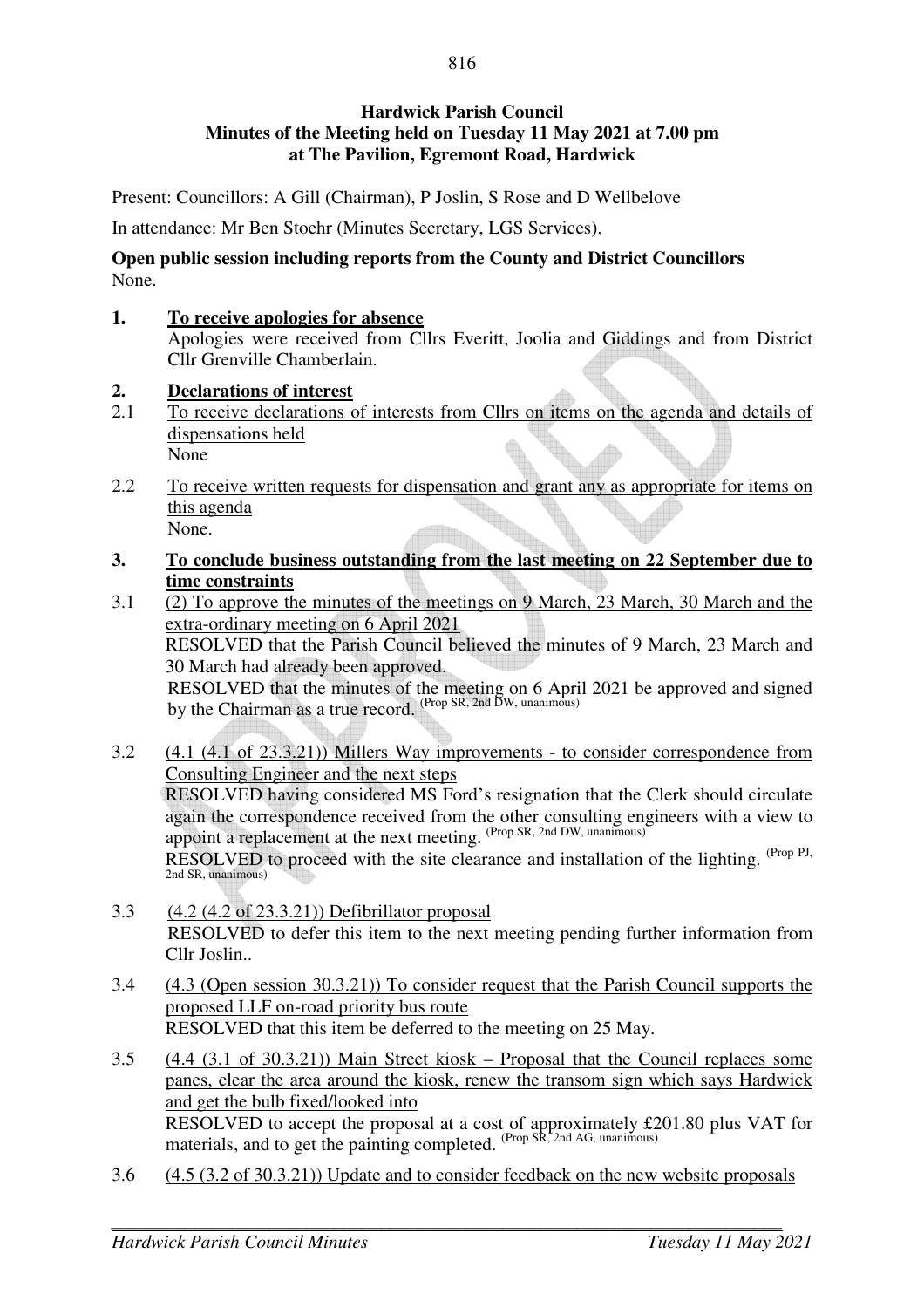RESOLVED to defer this item to the next meeting.

3.7 (4.6 (3.4 of 30.3.21)) Proposal that the Council sets up Minor Works Working Groups to progress matters

RESOLVED to defer this item to the next meeting.

- 3.8 (4.7 (4.9 of 22.9.20)) Hardwick Allotment Association to consider response regarding the future transfer of the Grace Crescent Allotments to the Parish Council RESOLVED having noted the response of the Allotment Association, that when the allotments are passed over by the developers the Parish Council should publicise them to residents and ask the Allotment Association to assist. (Prop SR, 2nd AG, unanimous)
- 3.9 (5.1) To consider any quotes for urgent work required because of risk and the Clerk's use of delegated powers RESOLVED to note that the Clerk, together with Cllr Wellbelove, used delegated powers to place an order to tighten the zip wire at Egremont Road.
- 3.10 (5.2) To receive play areas and skate park inspection reports and consider if any work is required

 RESOLVED to note Cllr Wellbelove's report that the litter at the skate park was much reduced and there was no obvious issue with the wall at Worcester Avenue.

 RESOLVED given that the wooden swings need measures to prevent birds sitting on top, to ask Cllr Giddings if he would be willing to carry out the work; Cllrs Wellbelove and Gill were happy to assist if required.

 RESOLVED to order 6 replacements for the jigsaw pieces which keep falling off and one of which appears to be missing.

RESOLVED that the roundabout with ropes needed looking at as it was very stiff.

 RESOLVED to note that nothing had been heard from the residents interested in improving the skate park.

RESOLVED that printed copies of the RoSPA reports be sent to Cllr Wellbelove.

3.11 (6.2) CCC – to consider correspondence from Highways Supervisor whether the Parish Council has any objections to the removal of the wooden barrier from Grenadier Walk

 RESOLVED having considered Cllr Everitt's emails that the Parish Council has no objections to the removal of the barrier. (Prop SR, 2nd DW, unanimous)

- 3.12 (6.4) Young resident impact on environment request for more wildlife conservation plots in communal areas and verges and offer to help with the project RESOLVED to ask for some specific proposals and locations, subject to which the Parish Council would be willing to consider a grant of up to £250 to progress the project.
- 3.13 (7.2) SCDC and appeal decision notices to note

 $(7.2.1)$  20/04485/FUL – 277 St Neots Road – Change of use of outbuilding to single dwelling with associated alterations. Creation of second floor to original dwelling via raising of roof height, front and rear dormers and Juliet balcony to side elevation – Permission granted.

(7.2.2) 20/05520/FUL – Newton House, 147 St Neots Road – Redevelopment to form 2no 1 bed and 3no 2 bed apartments with associated car parking, cycle storage and bin storage – Withdrawn.

 $(7.2.3)$  21/00420/HFUL – 93 Ellison Lane – Front and rear single storey extensions following removal of existing rear single storey garden room – Permission granted.

 $(7.2.4)$  S/0477/19/NMA1 – 18 Hall Drive – Non-material amendment of planning permission S/0477/19/FL (Front entrance automatic gates and fence) to change to fencing and removal of automatic gates – Permission granted.